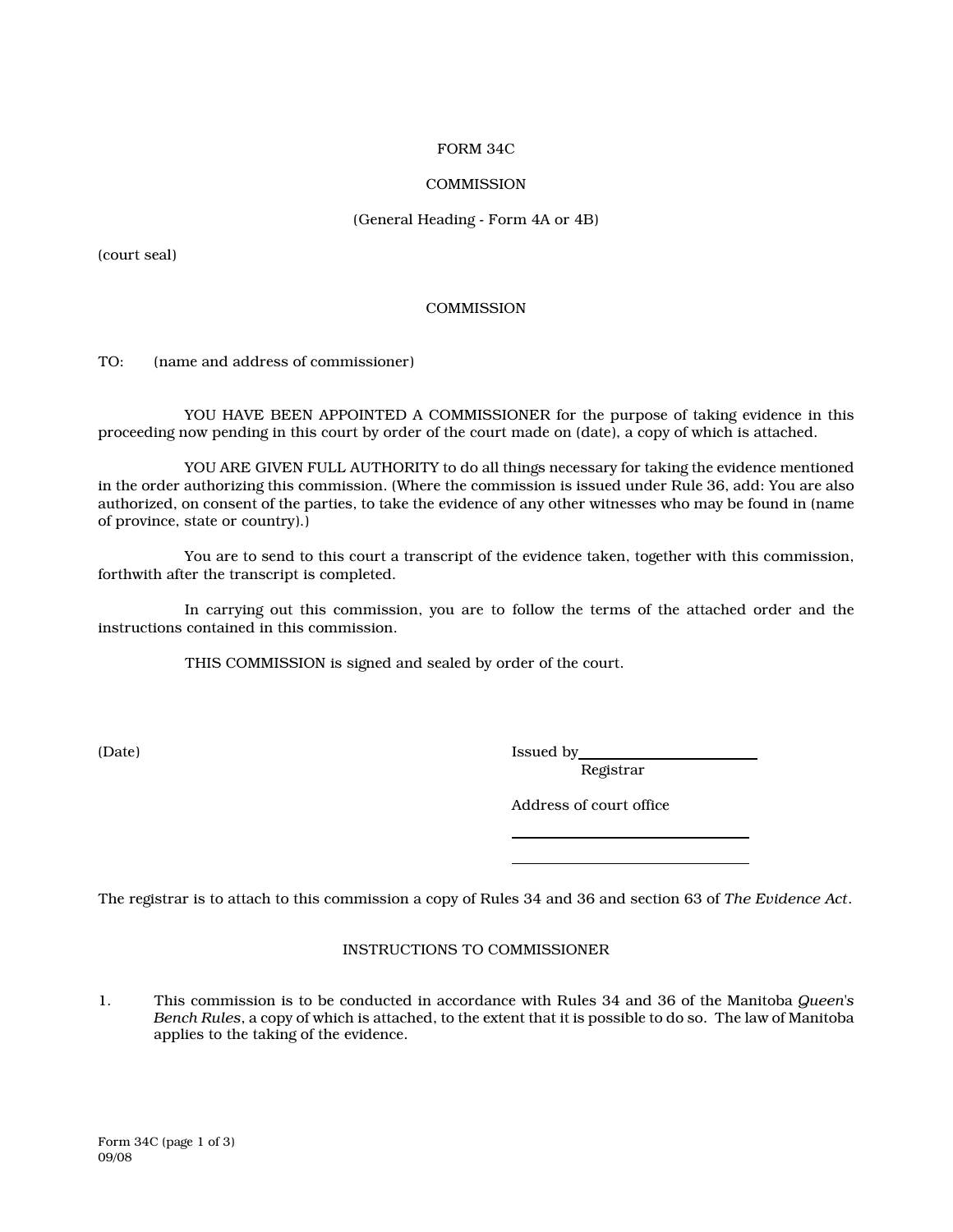2. Before acting on this commission, you must take the oath (or affirmation) set out below. You may do so before any person authorized by section 63 of The Evidence Act, of Manitoba, a copy of which is attached, to take affidavits or administer oaths or affirmations outside Manitoba.

> $I,$  , swear (or affirm) that I will, according to the best of my skill and knowledge, truly and faithfully and without partiality to any of the parties to this proceeding, take the evidence of every witness examined under this commission, and cause the evidence to be transcribed and forwarded to the court. (In an oath, conclude: So help me God).

> Sworn (or Affirmed) before me at the (City, Town, etc.) of , in the (Province, State, etc.) of , on (date).

> > ı signature of commissioner

 $\overline{a}$ (signature and office of person before whom oath or affirmation is taken)

- 3. The examining party is required to give the person to be examined at least days notice of the examination and, where the order so provides, to pay attendance money to the person to be examined.
- 4. You must arrange to have the evidence before you recorded and transcribed. You are to administer the following oath (or affirmation) to the person who records and transcribes the evidence:

You swear (or affirm) that you will truly and faithfully record and transcribe all questions put to all witnesses and their answers in accordance with the directions of the commissioner. (In an oath, conclude: So help you God).

On consent of the parties, or where the order for this commission provides for it, the examination may be recorded by videotape or other similar means.

5. You are to administer the following oath (or affirmation) to each witness whose evidence is to be taken:

You swear (or affirm) that the evidence to be given by you touching the matters in question between the parties to this proceeding shall be the truth, the whole truth, and nothing but the truth. (In an oath, conclude: So help you God).